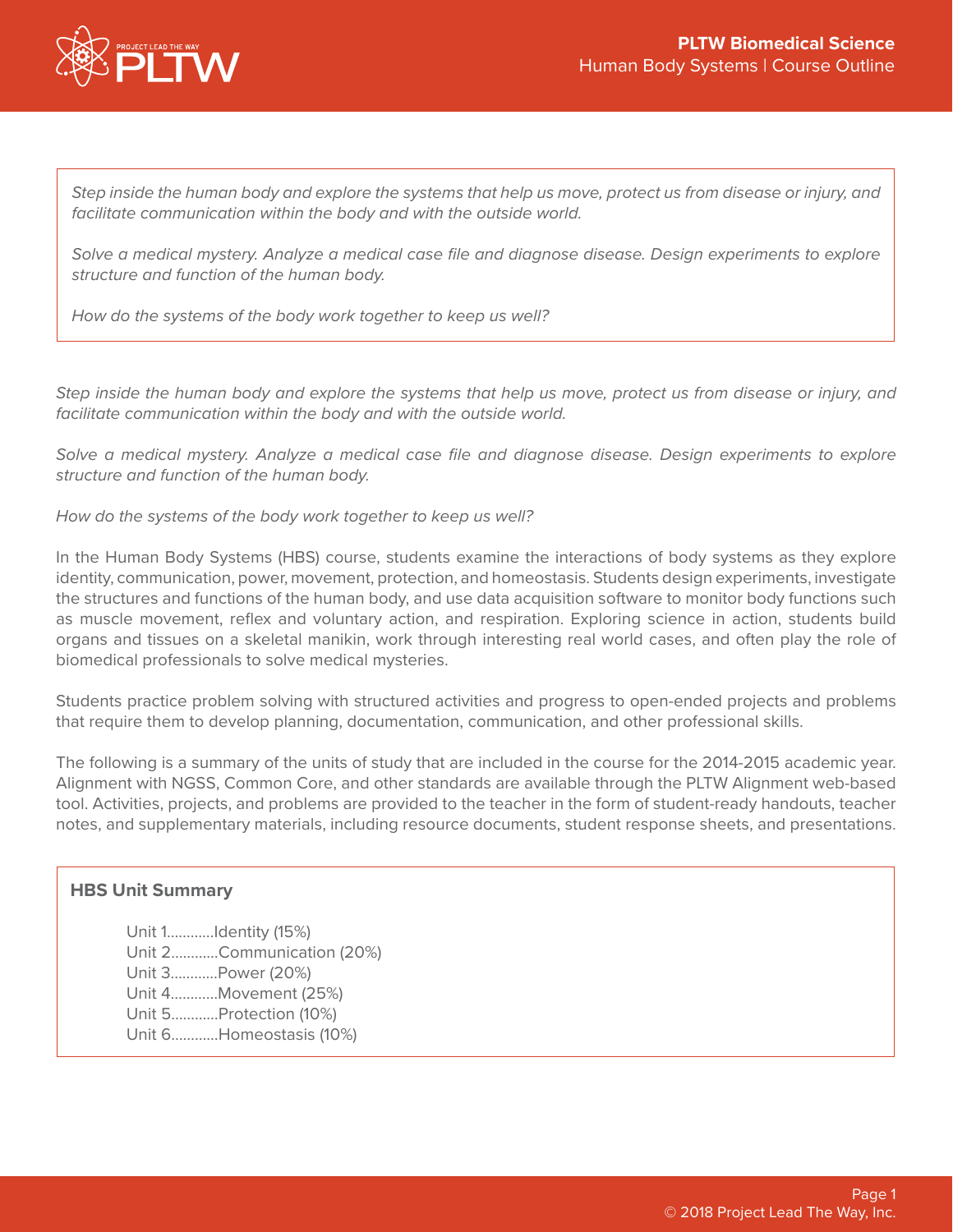

# **Unit 1: Identity**

The goal of Unit 1 is to engage students in a discussion of what it means to be human. Students investigate the body systems and functions that all humans have in common and then look at differences in tissues, such as bone and muscle, and in molecules, such as DNA, to pinpoint unique identity. Students play the role of forensic anthropologists as they unlock the clues of identity found in bone and use restriction analysis and gel electrophoresis to analyze differences in DNA. Students begin to study histology and build upon their knowledge of human tissue.

In the HBS course, students will be working with an Anatomy in Clay™ two foot skeletal model. Students will work in pairs on an assigned Maniken® model and will use clay to build various organs, tissues, and vessels on the skeletal frame. Over the year each Maniken model will take on a unique identity. Even though students are technically building the same structures on their model, students will notice that the Manikens do not all look the same. Faces will look different. Muscles may be more defined. Blood vessel placement may vary slightly. The Maniken may manifest a disease or illness. The core remains the same, but the specific details will lead to the individual.

### **Identity Lesson Summary**

| Lesson 1.1 | Identity - Human               |
|------------|--------------------------------|
| Lesson 1.2 | Identity – Tissues             |
| Lesson 1.3 | Identity - Molecules and Cells |

### **Lesson 1.1 Identity – Human**

The goal of this lesson is to set the stage for the Human Body Systems course. It is designed to review important concepts about systems that were presented in Principles of Biomedical Science (PBS). The basic processes of the body unite us as humans, but tiny differences in our appearance, our tissues, and our cells make us truly unique. These differences influence our physical appearance, our personality, our ability to deal with external stressors, and our overall health and susceptibility to disease. Students will begin to explore the way in which human body systems interact to maintain homeostasis as they examine amazing facts about the body. In this lesson students will be introduced to the Anatomy in Clay™ Maniken® model and use his/her body to demonstrate the meaning of various directional and regional terms. As in PBS, students will be given opportunities to explore various careers in the biomedical sciences, play the role of specific biomedical professionals, and document their experience in a career journal.

### **Lesson 1.2 Identity – Tissues**

The goal of this lesson is to introduce students to the main classification of human tissue. Students will research basic information about all four tissue types and use this information to create a graphic organizer. They will use a microscope to view some of the tissue types that contribute to identity, and they will begin to compare the structure and function of these tissues. Students will view more slides and investigate the other tissue types further in later lessons. Students will then play the role of forensic anthropologists to examine skeletal remains and analyze bones to determine as much as possible about the person's gender, race, age, and height. They will use what they have learned about human skeletal structure to take measurements and analyze their findings to provide a preliminary identification of the deceased. Finally, students will use theoretical equations to predict their own height from the length of their bones. Students will then explore how scientists design these equations by using class data to generate an equation for a line.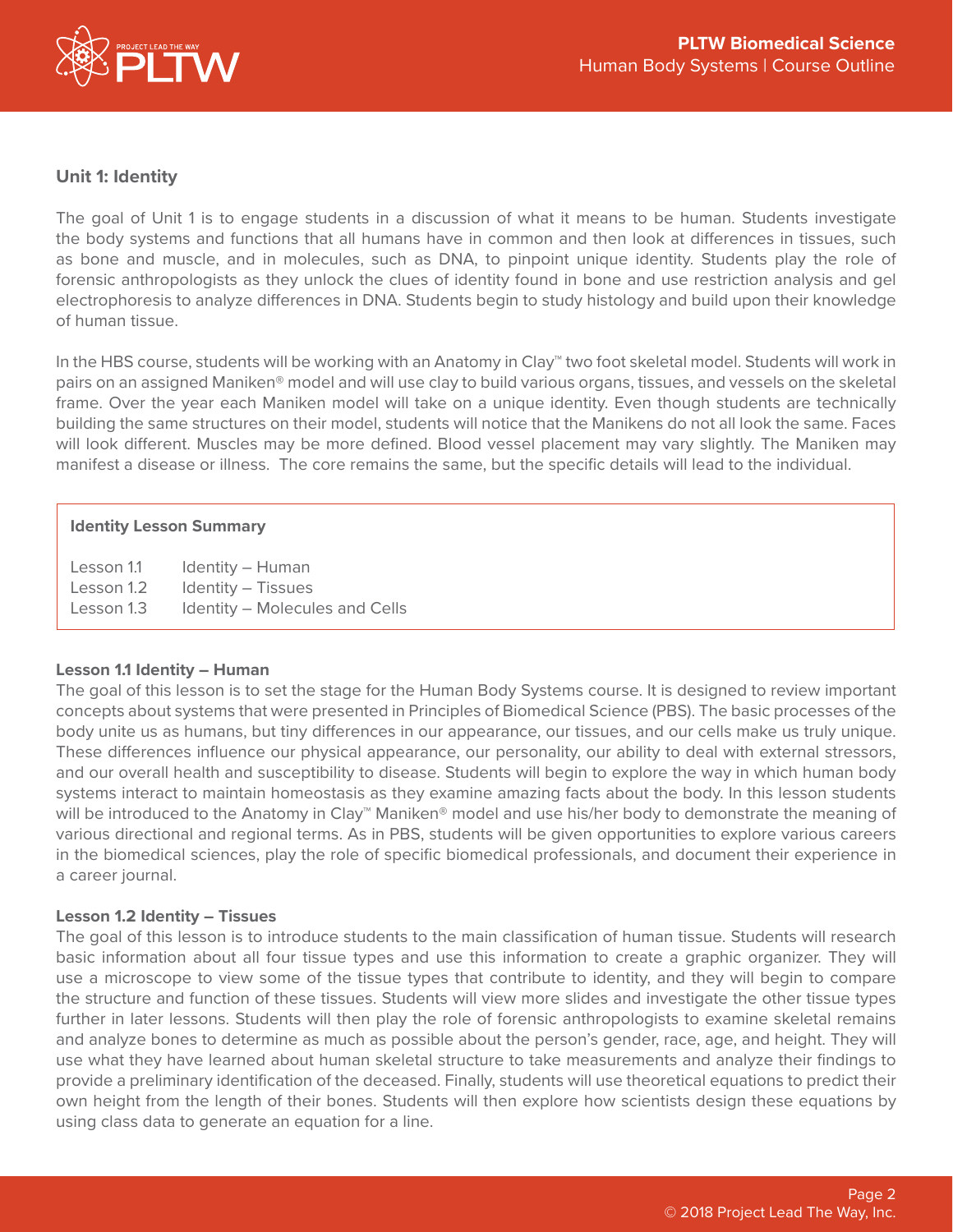

# **Lesson 1.3 Identity – Molecules**

The goal of this lesson is for students to examine the role that cells and molecules such as DNA and proteins play in human identity. Students will return to their study of the skeletal remains presented in Lesson 1.2. Using simulated DNA samples collected from the bones of the skeleton, students will now use molecular techniques to determine identity. Students will run restriction analysis on simulated DNA samples from the skeleton and from missing persons who match the physical description provided by the bone analysis. Students will run gel electrophoresis to compare the resulting restriction fragment length polymorphisms (RFLPs) and identity the missing person. To wrap up the unit, students will explore how biometrics can be used to secure and verify identity. Students will apply their knowledge to design a biometrics plan for a particular client.

# **Unit 2: Communication**

The goal of Unit 2 is for students to investigate modes of communication within the human body as well as the ways the human body communicates with the outside world. Students map the function of key regions of the brain and explore how the body detects, processes, and responds to internal and external stimuli. Students investigate the roles of electrical and chemical signals in communication and response in the human body. They explore the ways in which hormones and the endocrine system control body function in order to solve a medical mystery. Students compare response time to reflex and voluntary actions using data acquisition software, and they design experiments to test factors that can impact this response. By investigating the anatomy and physiology of the human eye, students learn how the body receives and interprets stimuli from the outside world.

### **Communication Lesson Summary**

| Lesson 2.1 The Brain |                                                 |
|----------------------|-------------------------------------------------|
|                      | Lesson 2.2 Electrical Communication             |
|                      | Lesson 2.3 Chemical Communication               |
|                      | Lesson 2.4 Communication with the Outside World |
|                      |                                                 |

### **Lesson 2.1 The Brain**

The goal of this lesson is for students to investigate how the brain coordinates communication around the body and integrates the function of many systems to assure the body's continued homeostasis. Students will build the central nervous system on their skeletal model. They will explore the specific functions of each region of the brain by creating a detailed map of both structure and function and by completing an optional sheep brain dissection. Students investigate the particular experiments that were used to map the motor cortex and the language center in the brain. Students will explore how the brain sends and receives electrical signals and how electricity is generated and propagated through human systems.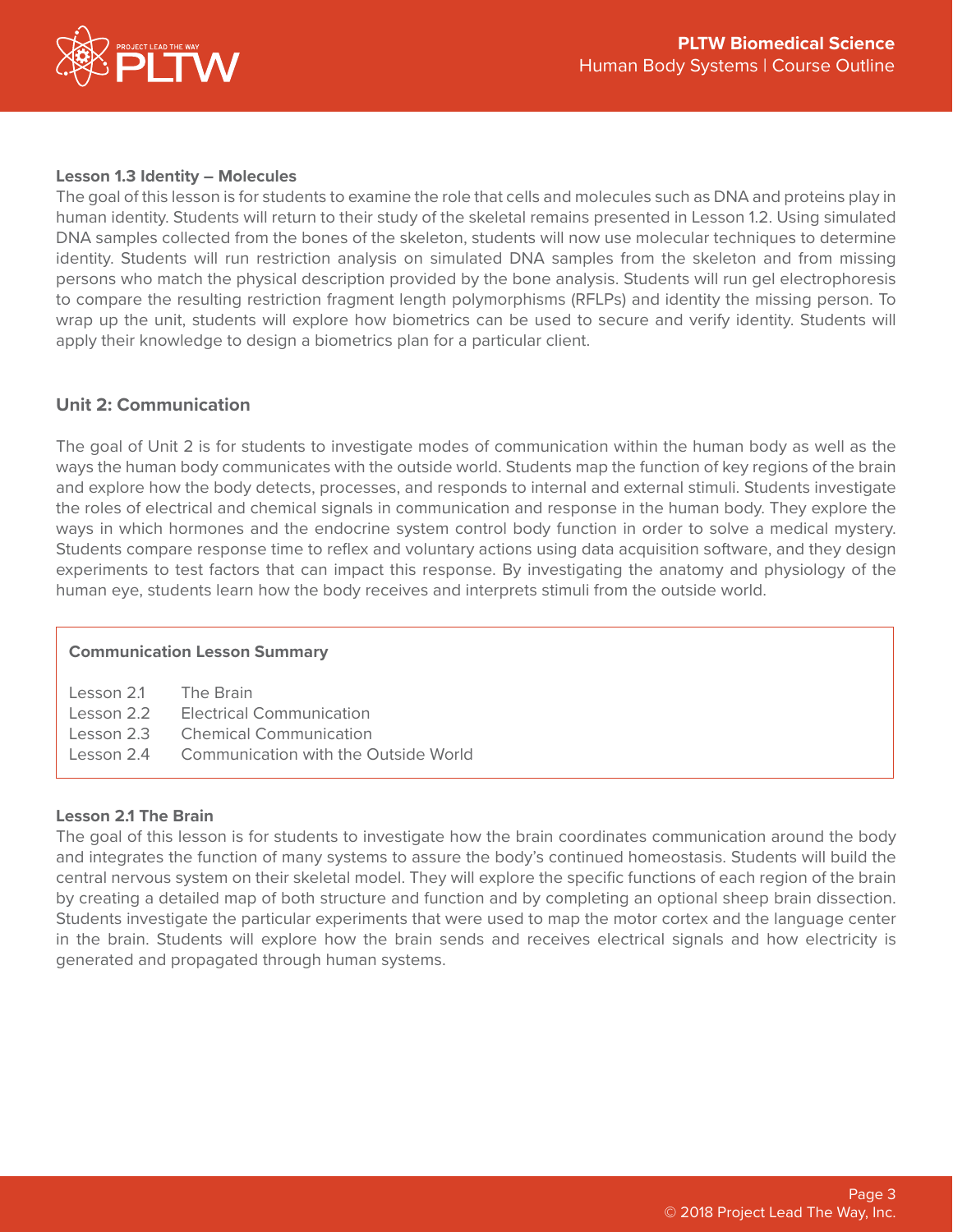

## **Lesson 2.2 Electrical Communication**

The goal of this lesson is for students to investigate how, through electrical and chemical signals, neurons are able to send messages and control body functions. Students will create models of neurons and use interactive websites to visualize how an electrical impulse can be generated from the movement of ions in a membrane. Students will also be introduced to the role that chemicals, specifically neurotransmitters, play in the movement of electrical signals. Response time for both reflex and voluntary actions will be assessed using data acquisition software. Finally, students will investigate what happens when electrical communication breaks down. Playing the role of neurologists, students will analyze case information, provide a diagnosis, demonstrate the breakdown in communication, and present their findings to their peers.

### **Lesson 2.3 Chemical Communication**

The goal of this lesson is for students to examine how hormones carry signals from one cell to another and regulate many of the body's functions, including growth and development, metabolism and reproduction. Students will investigate the structures of the endocrine system, the mechanisms of hormone action, and the regulatory power of feedback. Students will explore the many glands and hormones of the endocrine system as they investigate a medical mystery. They will work as a team and gather evidence to help diagnose an ailing patient. Along the way students will be asked to compare chemical communication with the system of electrical communication they studied in the last lesson. Students will continue to look at specific hormone pathways throughout the rest of the course and consider how they relate to topics such as water balance and the effect of calcium balance on the regulation of blood pressure. Students will continually show more glands, hormones, and targets on an endocrine system graphic organizer.

### **Lesson 2.4 Communication with the Outside World**

The goal of the lesson is for students to investigate how the body processes signals from the outside world, particularly visual stimuli. Students will examine the structure of an eye by completing an eye dissection. They will investigate the many aspects of visual perception by completing and interpreting results for tests in visual acuity, depth perception, peripheral vision, color vision, accommodation, optical illusions, and afterimages. Students will use an eye model to investigate the function of the lens in the eye. They will use this model to test the power of corrective lenses. Students will describe the tests and procedures that go into a routine eye exam and compare three different career paths in the field of vision.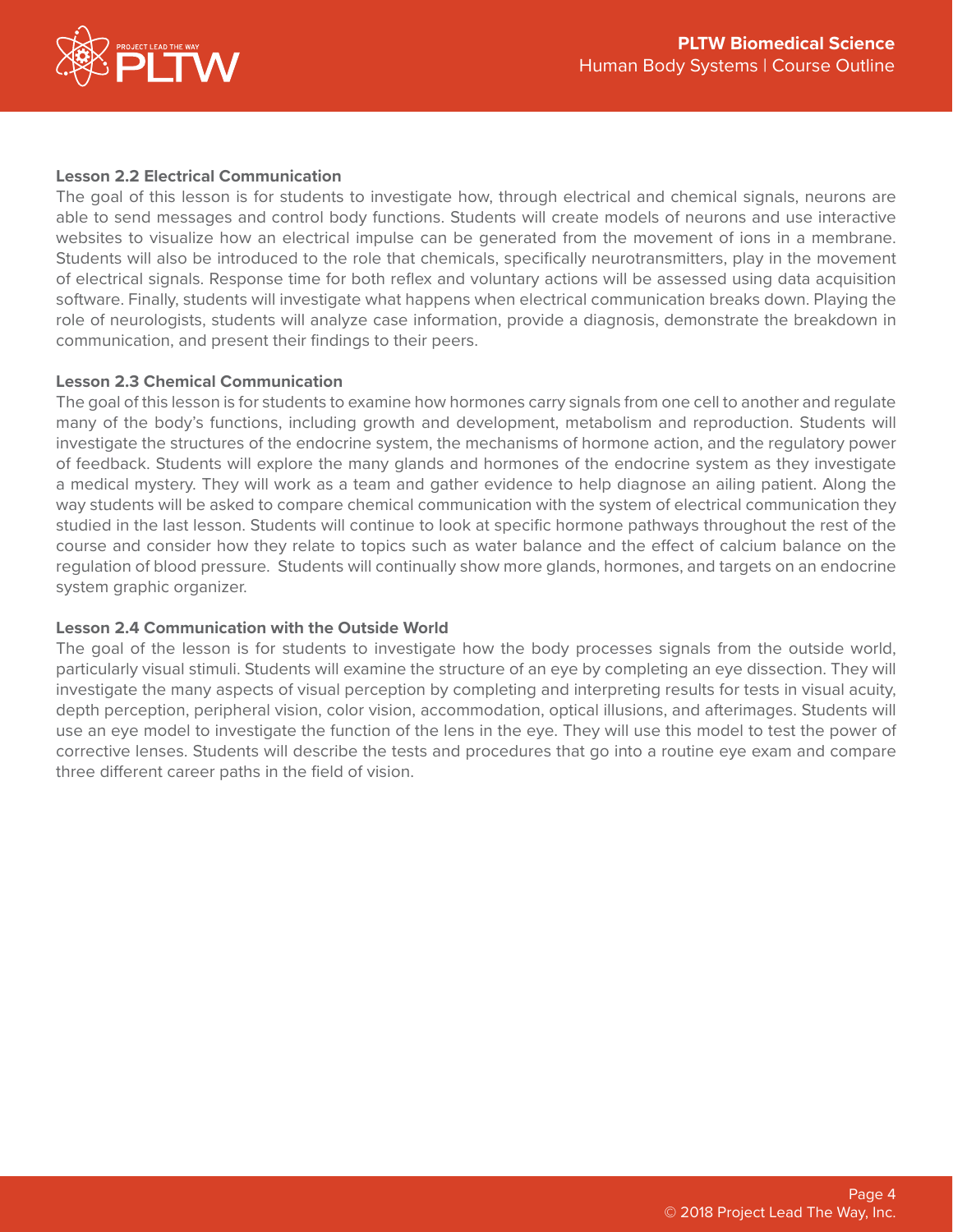

## **Unit 3: Power**

The goal of Unit 3 is for students to investigate the human body systems that work to obtain, distribute, or process the body's primary resources for energy and power—food, oxygen, and water. Students make a model of the digestive system and design experiments to test the optimal conditions for enzymatic digestion. They explore lung function by diagnosing and treating a patient with breathing problems and use probes and data acquisition software to monitor their own lung function. Students investigate the anatomy and physiology of the urinary system and run simulated urinalysis to identify health conditions and diagnose disease.

### **Power Lesson Summary**

Lesson 3.1 Introduction to Power (Optional) Lesson 3.2 Food Lesson 3.3 Oxygen Lesson 3.4 Water

### **Lesson 3.1 Introduction to Power (Optional)**

The goal of this lesson is to introduce students to the concept of power in the human body through examination of the body's ability to survive in extreme environments. They will explore the resources that fuel life as well as debate how long the body can last when these resources become scarce. Students will discuss how environmental conditions and personal factors impact the body's ability to deal with a fuel shortage. As the unit progresses, students will study the body systems that help create, process, or distribute each of the body's three main resources – food, oxygen, and water.

### **Lesson 3.2 Food**

The goal of this lesson is for students to relate the macromolecules that are processed from food to energy potential. Student teams will design and build models of the human digestive system and model chemical digestion of a specific bite of food as it moves through this model. Students will investigate enzyme-substrate interactions and design experiments to test the optimal conditions for the action of the catalase enzyme. Acting as nutritionists or dieticians, students will analyze diet and explore the concept of metabolism. They will assess a fictional client, analyze diet, and write a client report that compares energy inputs and outputs and analyzes overall health and fitness. Finally, students will directly relate food, particularly glucose, to the production of adenosine triphosphate (ATP). They will explore the structure of ATP and examine how this energy source is used to fuel all of the cellular processes in the body.

### **Lesson 3.3 Oxygen**

The goal of this lesson is for students to investigate respiratory system anatomy and analyze how disease impacts function in this system as well as in other systems of the body. In the first activity, students are introduced to a young woman who is experiencing shortness of breath and wheezing during her normal activities. As they progress through her case and make a diagnosis, students explore the structure of the respiratory system and its connection to the cardiovascular system. Students explore the changes in the respiratory system that lead to a condition such as asthma. The second activity introduces students to the mechanics of breathing and to the use of a spirometer to measure lung capacity. Students will then analyze prescription medications and begin to think about how drugs work in the human body. Students will analyze how each medication prescribed to their patient relates to anatomy and physiology. Students will then play the role of a respiratory therapist to design a plan to help their patient manage her illness.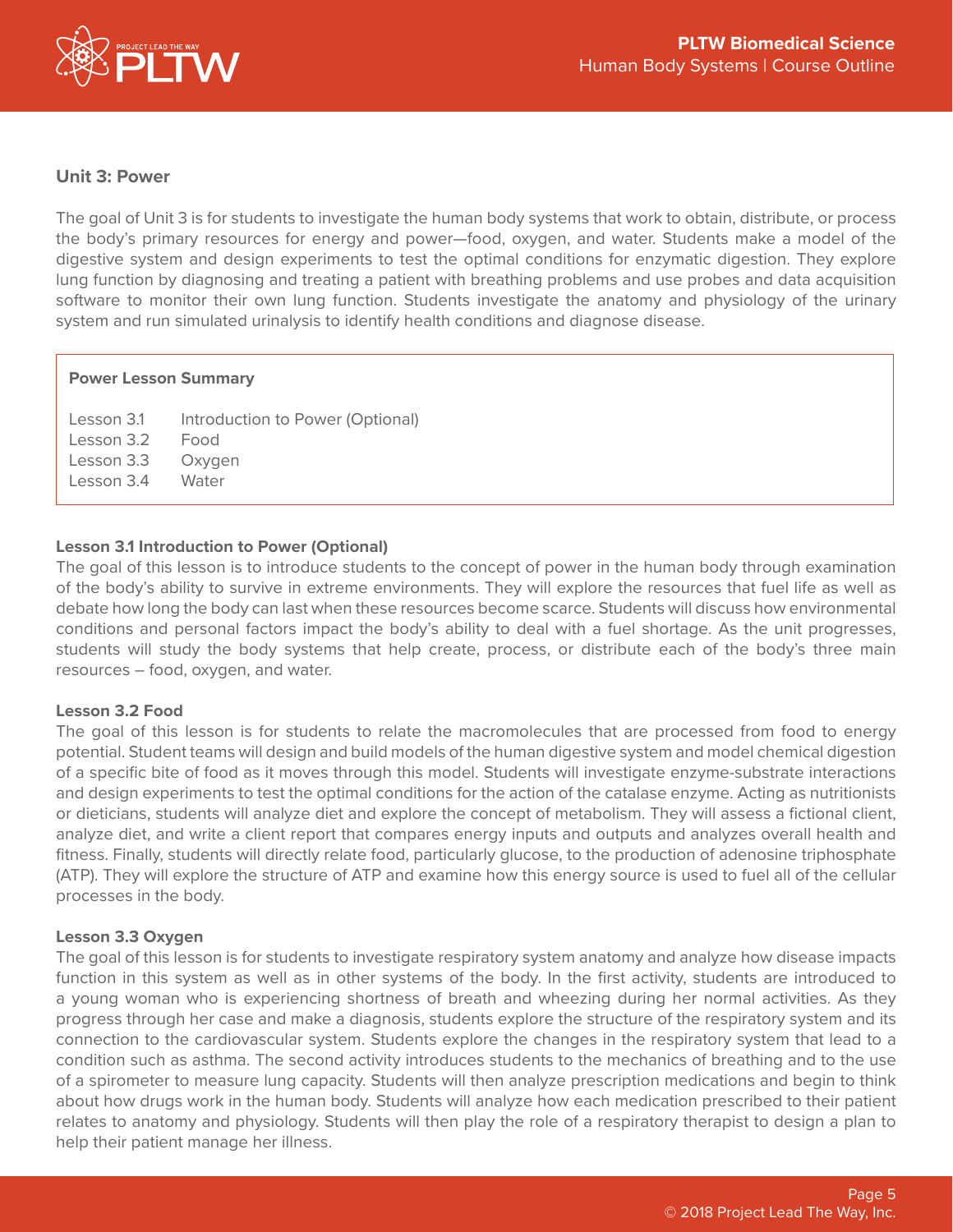

### **Lesson 3.4 Water**

The goal of this lesson is for students to review the many functions of water in the human body and explore the main human body system that not only conserves water and important ions, but also rids the body of harmful wastes – the urinary system. Students will explore the structure of the kidney by completing a dissection and mapping out the general path of urine formation and excretion. Students will then zoom in on the kidney and explore exactly what takes place in the nephron, the functional unit of the organ. By creating a drawing of nephron action, students will explore the connection between blood and urine and then visualize which substances are reabsorbed by the body and which substances are filtered out of the blood and excreted as urine. Students will then investigate how the body uses hormones to regulate and control the amount of water in the body. Finally, students will unlock the medical clues hidden in urine as they complete urinalysis testing for fictional patients. They will see that changes in urine often signal illness or dysfunction that originates in body systems other than the urinary system.

### **Unit 4: Movement**

In Unit 4 students investigate movement of the human body as well as the movement of substances within the body. By building muscle groups on a skeletal model, students learn how a muscle's structure is directly related to its function and to the actions it can produce. Students design experiments to test the requirements for muscle contraction and create models to show relaxation and contraction of the sarcomere. A study of blood flow illustrates the roles that smooth and cardiac muscles play in the transport of substances around the body. At the end of the unit, students combine information about power and movement to describe how the body fuels and responds to exercise. Playing the role of biomedical professionals in a combined medical practice that caters to athletes, students design a comprehensive training plan for an athlete. The plan includes all aspects of training, from diet and exercise to hydration and injury prevention.

### **Movement Lesson Summary**

Lesson 4.1 Joints and Motion Lesson 4.2 Muscles Lesson 4.3 Blood Flow Lesson 4.4 Energy and Motion – Exercise Physiology

### **Lesson 4.1 Joints**

The goal of this lesson is for students to understand that although our skeleton is rigid and offers great protection and support, joints allow for flexibility and range of motion. Students will research the types of synovial joints and will then observe the structure and function of a joint by dissecting and manipulating a cow elbow. Students will use a device called a goniometer to measure the range of motion of their own joints. They will interpret schematic diagrams and design a method to measure the angle of specific movements.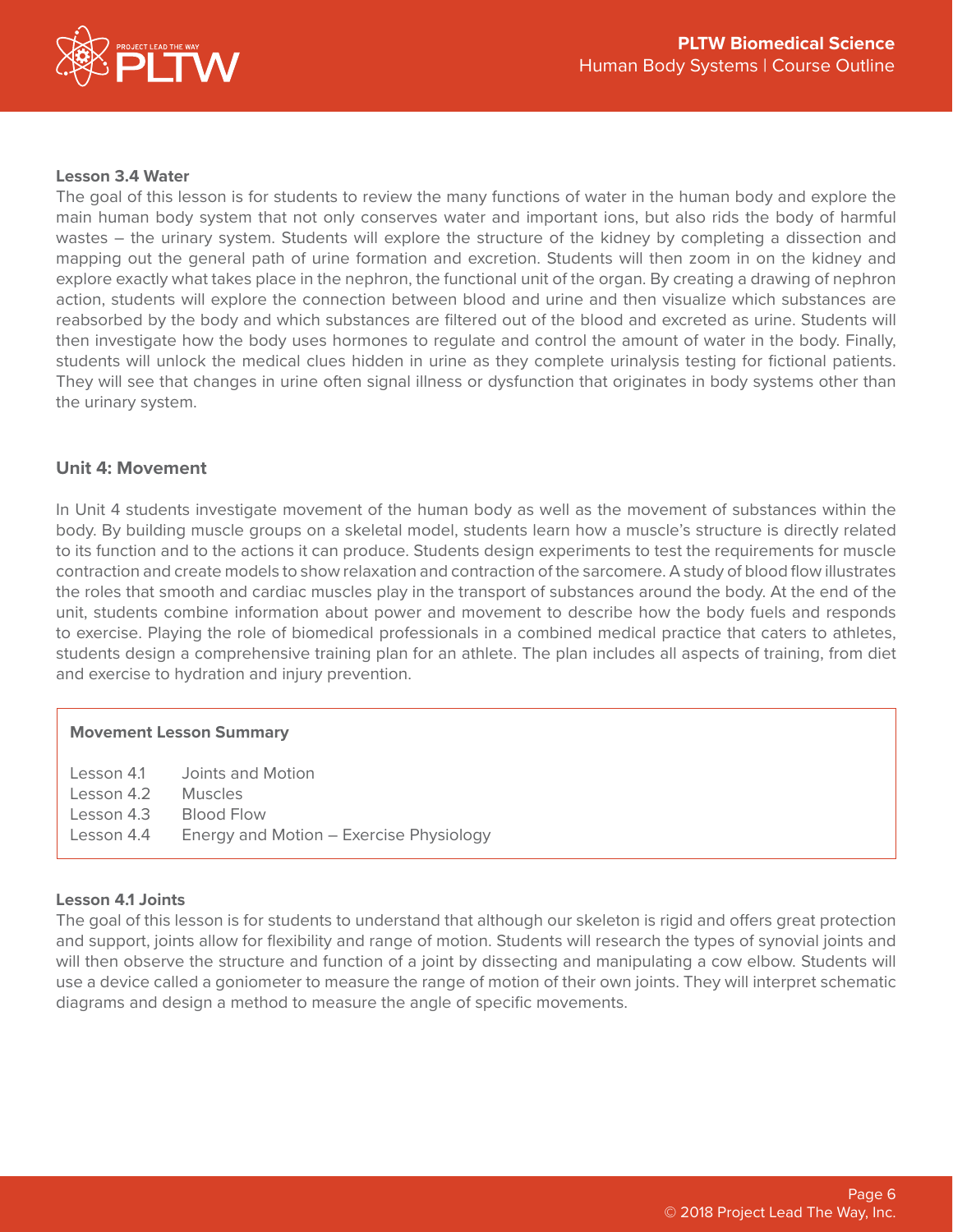

# **Lesson 4.2 Muscles**

The goal of this lesson is for students to investigate how muscles work with bones to move the human body. Students will examine the three types of muscle tissue under a microscope and describe key differences in structure and function. Students will follow instructions to build the muscles of the chest on their Maniken® model and then independently build another muscle group on their model. They will begin to relate muscle structure to the exercises we choose to tone and strengthen particular muscle groups. Students will then explore the actual process of muscle contraction as they observe contraction of frog muscle. Students will begin to see the requirements for contraction and will further explore this idea as they create a working model of sarcomere shortening. Students will also use this model to explain the phenomenon of rigor mortis. Finally, students will build nerves on their Maniken® model and see the connection between the nervous system and the muscles they have built.

### **Lesson 4.3 Blood Flow**

The goal of this lesson is for students to explore the movement of substances, particularly blood, to our organs and tissues. Students will review the anatomy and physiology of the heart and explore the structural differences in arteries and veins as they investigate the formation of varicose veins. Students will then add clay arteries and veins to their Maniken® model and observe the interaction of blood vessels with muscles. In the final two activities, students will study pressure in the vessels and in the heart by calculating cardiac output and by relating blood pressure to potential health conditions. In a four-part case study, students will investigate the mysterious leg pain of their patient. Students will have a chance to measure and calculate the Ankle Brachial Index (ABI), interpret results of this test, and model disease and potential medical interventions on their Maniken® model.

### **Lesson 4.4 Energy and Motion – Exercise Physiology**

The goal of the lesson is for students to combine information about power and movement to describe how the body fuels and responds to exercise. Students will examine the energy systems the body uses during stages of intense exercise. By completing a lab activity using data acquisition software and probes, students will investigate the phenomenon of muscle fatigue. They will then design experiments to test how the mind may be able to overcome this fatigue. Finally, students will put together everything they have learned thus far in Human Body Systems to design a training plan for an athlete. Playing the role of a biomedical professional in a combined medical practice that caters to athletes, students will design a plan that considers all aspects of training, from diet and exercise to hydration and injury prevention.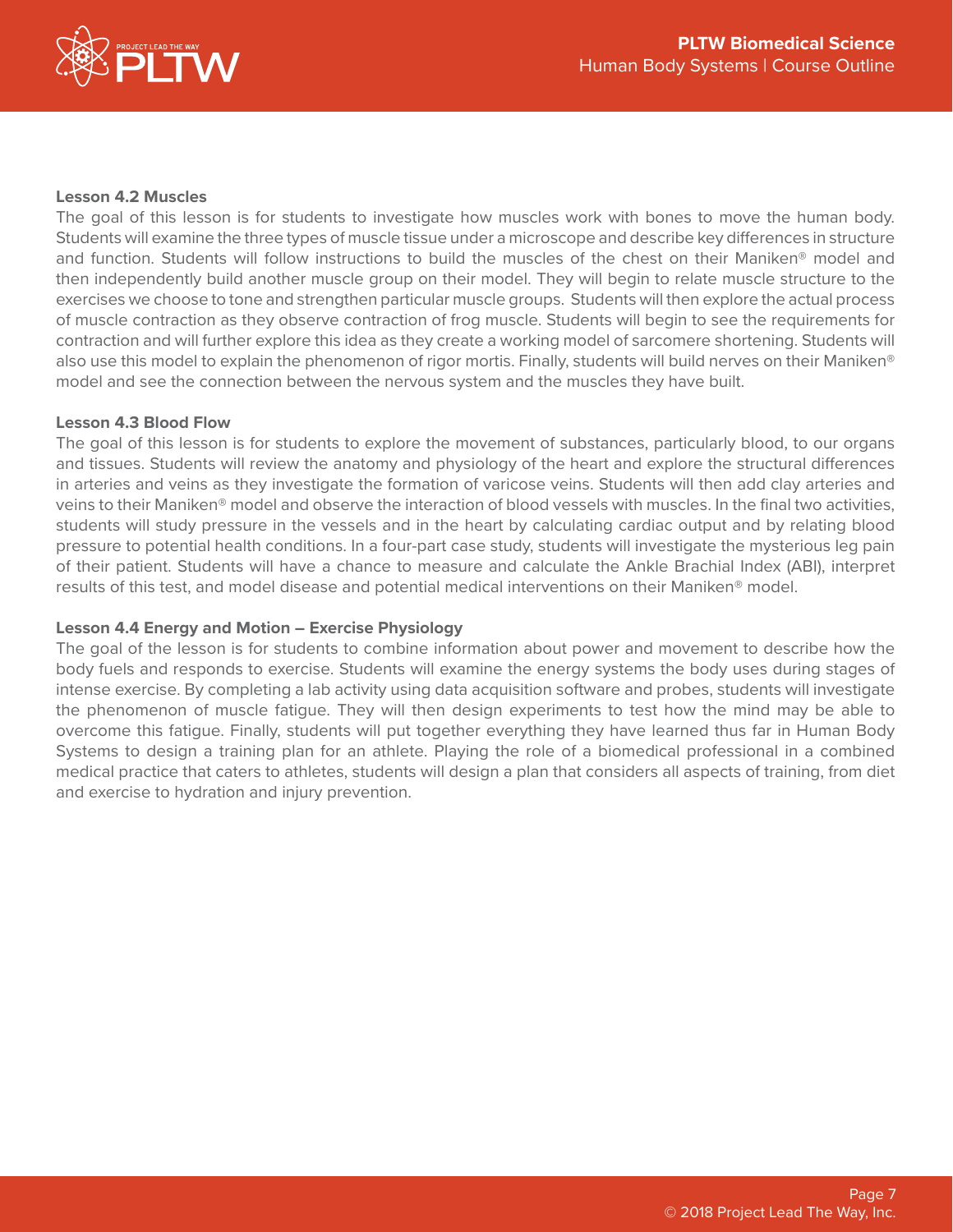

# **Unit 5: Protection**

In this unit students explore ways in which the human body protects itself from injury and disease. Before students investigate specific defense mechanisms and the immune system, they explore the protective functions of skin, bone, and the feeling of pain. Antigen-antibody interactions are introduced as well as the structure of the lymphatic and immune system. Students analyze data from a fictional illness and relate antibody response to the action of specific white blood cells.

### **Protection Lesson Summary**

Lesson 5.1 The Skin Lesson 5.2 Bones Lesson 5.3 Lymph and Blood Cells

### **Lesson 5.1 The Skin**

The goal of this lesson is for students to explore ways in which the human body protects itself from injury and disease. Students will build a 3-D model of skin and label key layers of tissue and accessory organs. Students will use their models as well as prepared microscope slides to view the epithelial and connective tissue at the core of human skin. Students will then explore what happens to skin when it is damaged by burns. Given what they know about the composition and function of each layer of the skin, students will be able to discuss how damage to the skin can affect its function as well as the function of other body systems. Through writing fictional diary entries about time in a burn unit, students will investigate career areas related to care and rehabilitation after a burn. Finally, students will debate pain as a protective mechanism.

### **Lesson 5.2 Bones**

The goal of this lesson is for students to investigate the structure of bone and relate this structure to the role that calcified tissue plays in protection of the internal organs and of the body as a whole. Students will observe and dissect a section of a cow long bone and create a detailed drawing of external and internal bone structure. Students will view prepared slides of both compact and spongy bone and compare the structure of each bone type.

Students will further examine the strength of bone by analyzing bone breaks. They will research the many types of bone fractures and work to match X-rays of broken bones to descriptions of each injury. Students will explore the bone's remarkable ability to heal itself as well as the ongoing process of bone remodeling. Students will investigate the relationship between the maintenance of healthy bone, the amount of available calcium in the blood, and the hormones that control this balance.